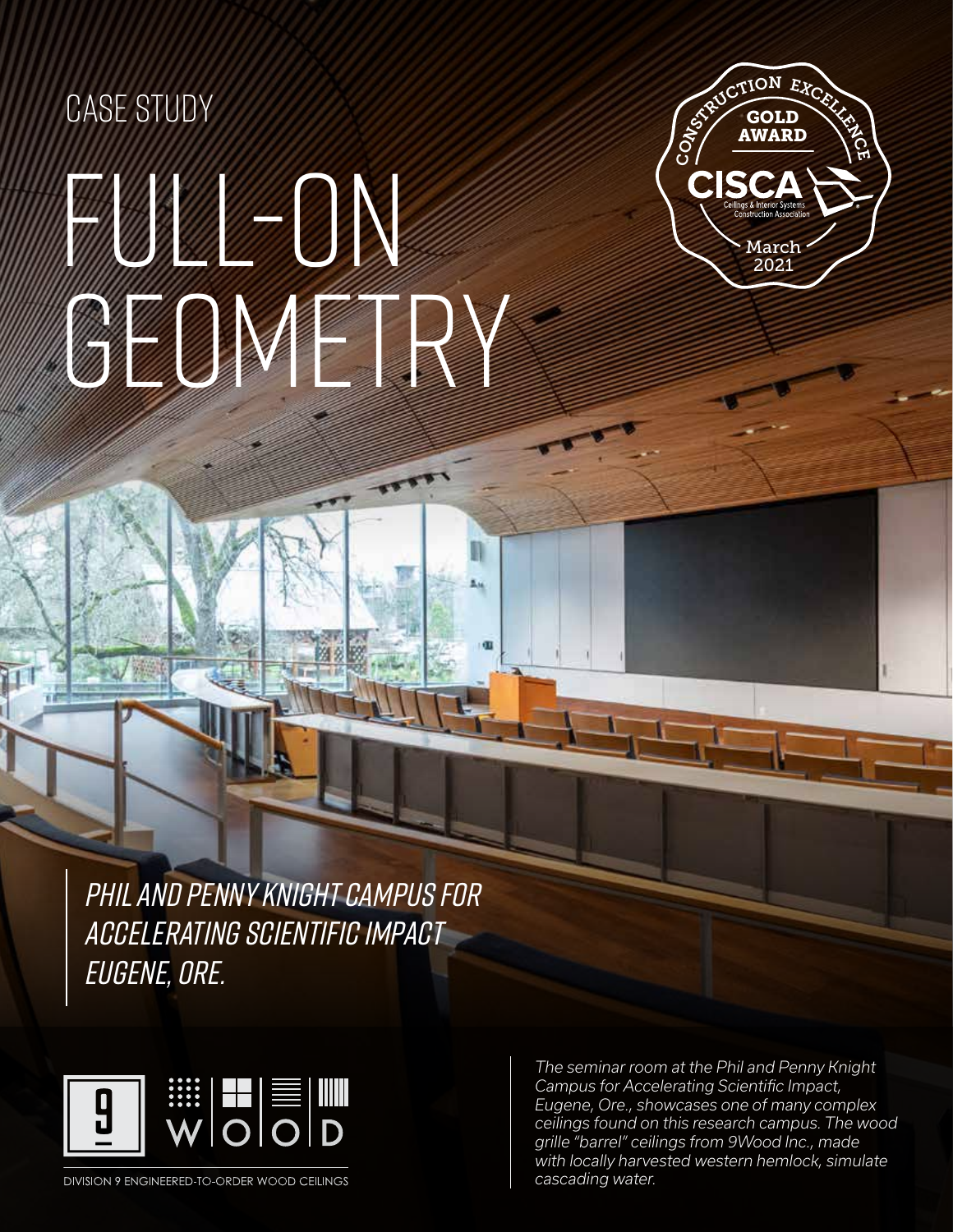### **"The ceiling's undulating shape references the biophilic theme of water echoed throughout the project."**

The Phil and Penny Knight Campus for Accelerating Scientific Impact at the University of Oregon, Eugene, Ore., features laboratories, classrooms and a seminar room featuring wavy wood grille ceilings.

"The folded and curved wood ceilings are inspired by the movement of water," says design architect Jarrett Pelletier, associate principal at Ennead Architects, New York, N.Y. "[It's] the confluence of ideas, many minds coming together to improve the human condition," Pelletier adds.

The Knight Campus project features 20,662 SF of lay-in wood grille ceilings and wood cross piece wave grille ceilings from 9Wood, Inc., Springfield, Ore. — some curving along tight radii and others forming folded triangular planes.

"It took a lot of planning and organization upfront," says Tyler Skaggs, senior project engineer and assistant project manager at PCI, Portland, Ore., the ceiling subcontractor for the project.

**Wood waves.** The approximately 52' by 48' seminar room narrows from back to front and features a 1,100 SF wavy wood grille ceiling cascading downward from back to front.

"The ceiling's undulating shape references the biophilic theme of water echoed throughout the project," says Leina Naverse, AIA, LEED AP, with Bora Architecture & Interiors, Portland, Ore., the architect of record.

The key to this ceiling's suspension was 3D CAD technology. PCI worked with a third-party firm to design the barrel framing. One barrel has a radius of 3' 3½". The center barrel has a radius of 1' 9". The third, closest to the podium, has a radius of  $1'$  7 $1/2''$ .

"The ceiling looks like three waves rolling from the back seating down to the podium," says Skaggs.

The third-party firm prefabricated the barrel frames, but PCI installed them, infilling metal studs



*"The tricky part of the seminar room ceilings was the radii," says Ben Chase, project manager at 9Wood Inc. "These are flexi-backer panels, but we still had to turn them tightly."*

 $\Gamma$  fits that fits the terrain is the terrain  $\Gamma$  alaska state library, are  $\Gamma$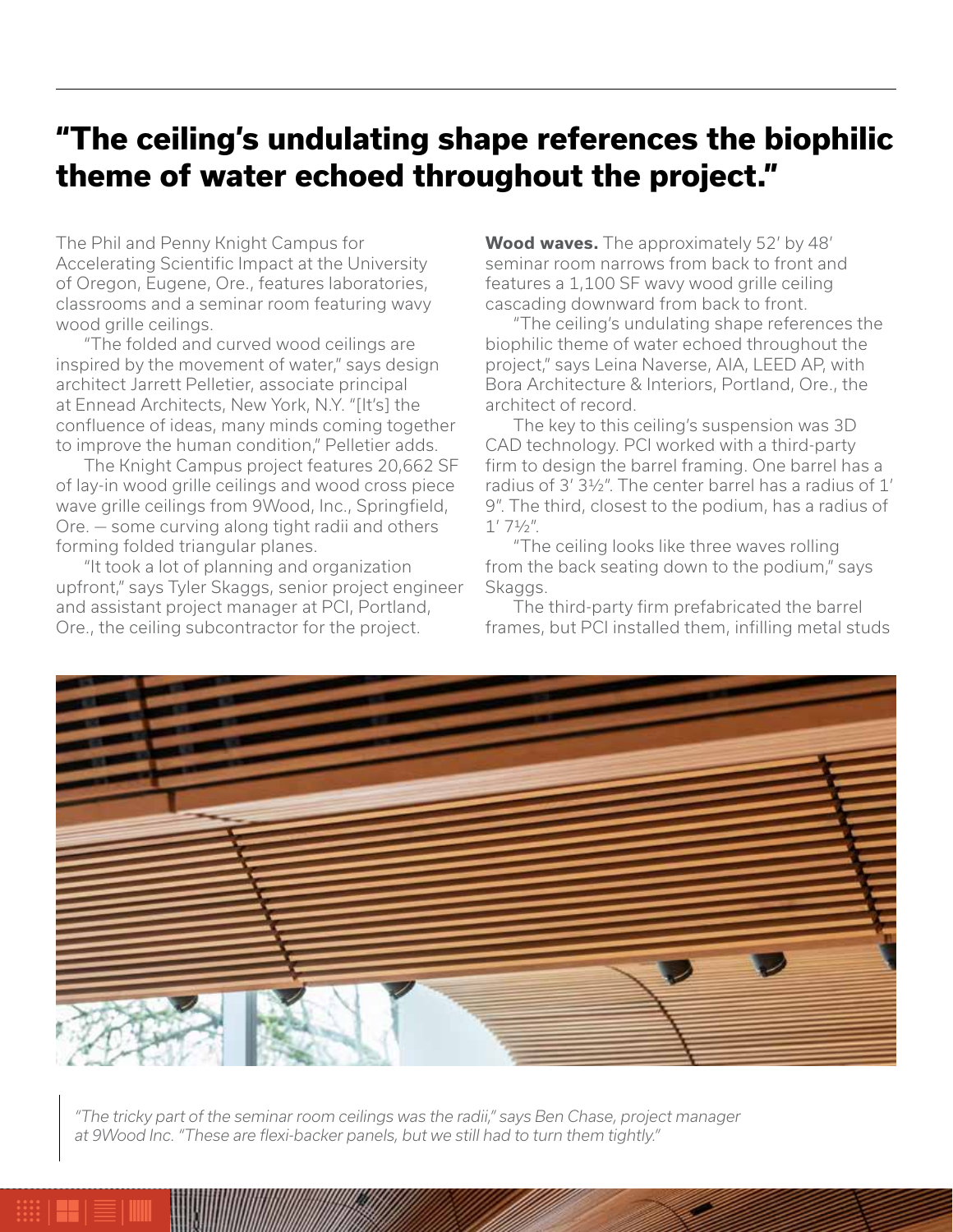#### PROJECT

The Phil and Penny Knight Campus for Accelerating Scientific Impact Eugene, Ore.

#### DESIGN ARCHITECT

Ennead Architects New York, N.Y.

#### Architect OF RECORD

Bora Architecture & Interiors Portland, Ore.

#### general CONTRACTOR

Hoffman Construction Portland, Ore.

#### CEILING SUBCONTACTOR

PCI Portland, Ore.

#### Systems

Custom engineered wood ceilings from 9Wood, Springfield, Ore.

between them to support the entire suspension.

"We did a lot of prep work to make it go smoothly," Skaggs says.

**Triangular bays.** In the classrooms, which are formed using retractable partitions, the iconic architecture called for wood grille ceilings spanning long distances in a series of triangular folded planes or bays.

"These bays have four angles, and they curve between the angles," says Ben Chase, project manager at 9Wood. "All of the bays are driven to

## WE HAD A LOT OF BIM MEETINGS TO MAKE SURE EVERYTHING WOULD FIT |<br>|<br>|



*The seminar room features a dramatic serpentine form — a cross piece wave grille ceiling system with ⅝" x 1⅜" solid western hemlock wood members.*



demontant *instantant and state and environment," says Jarrett* and  $\alpha$ *"The interior spaces, sequences and material palette reinforce connections to the region's Pelletier, associate principal at Ennead Architects.*